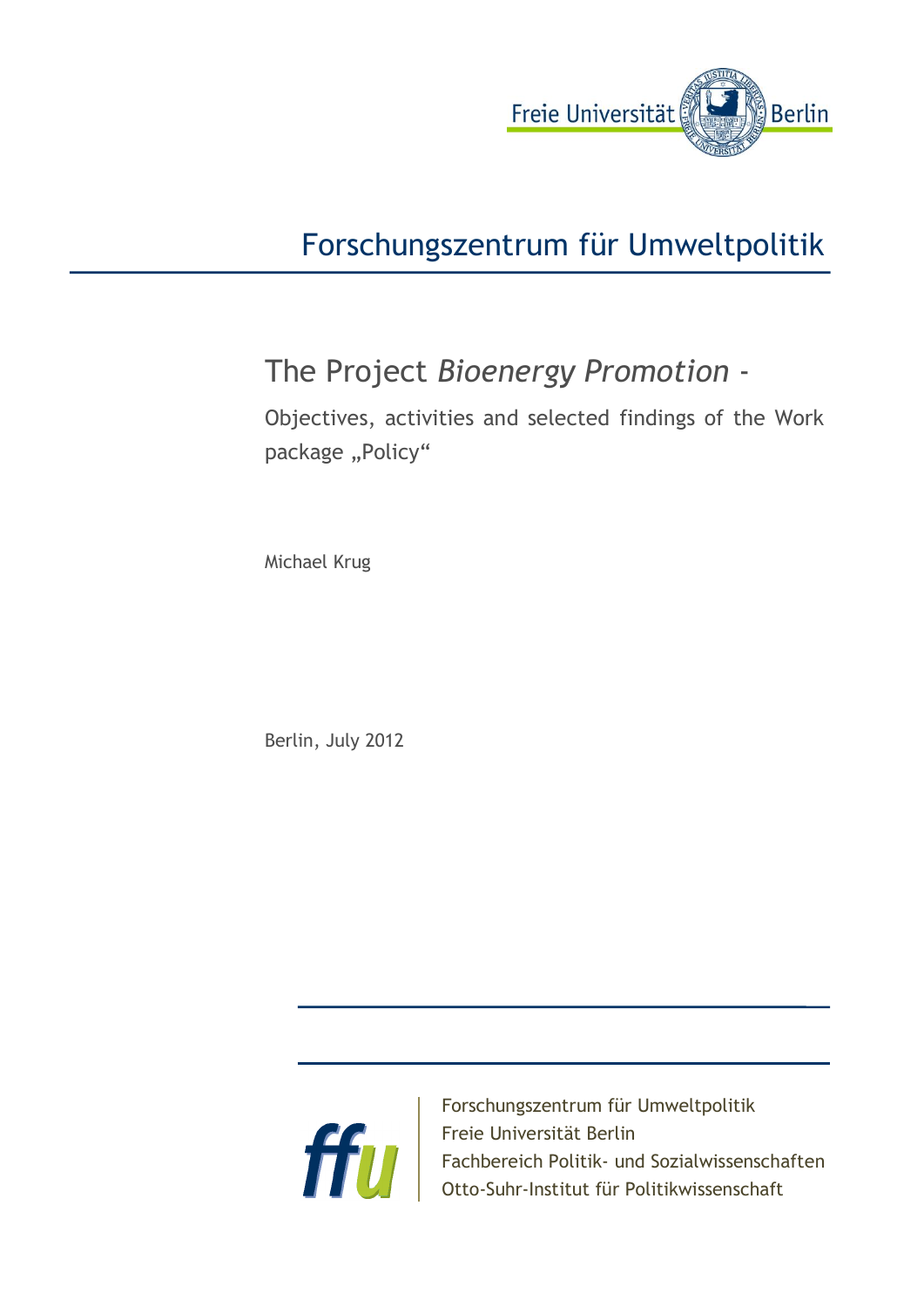## Inhaltsverzeichnis

| 4. Survey of project reports prepared in the frame of the Work package |
|------------------------------------------------------------------------|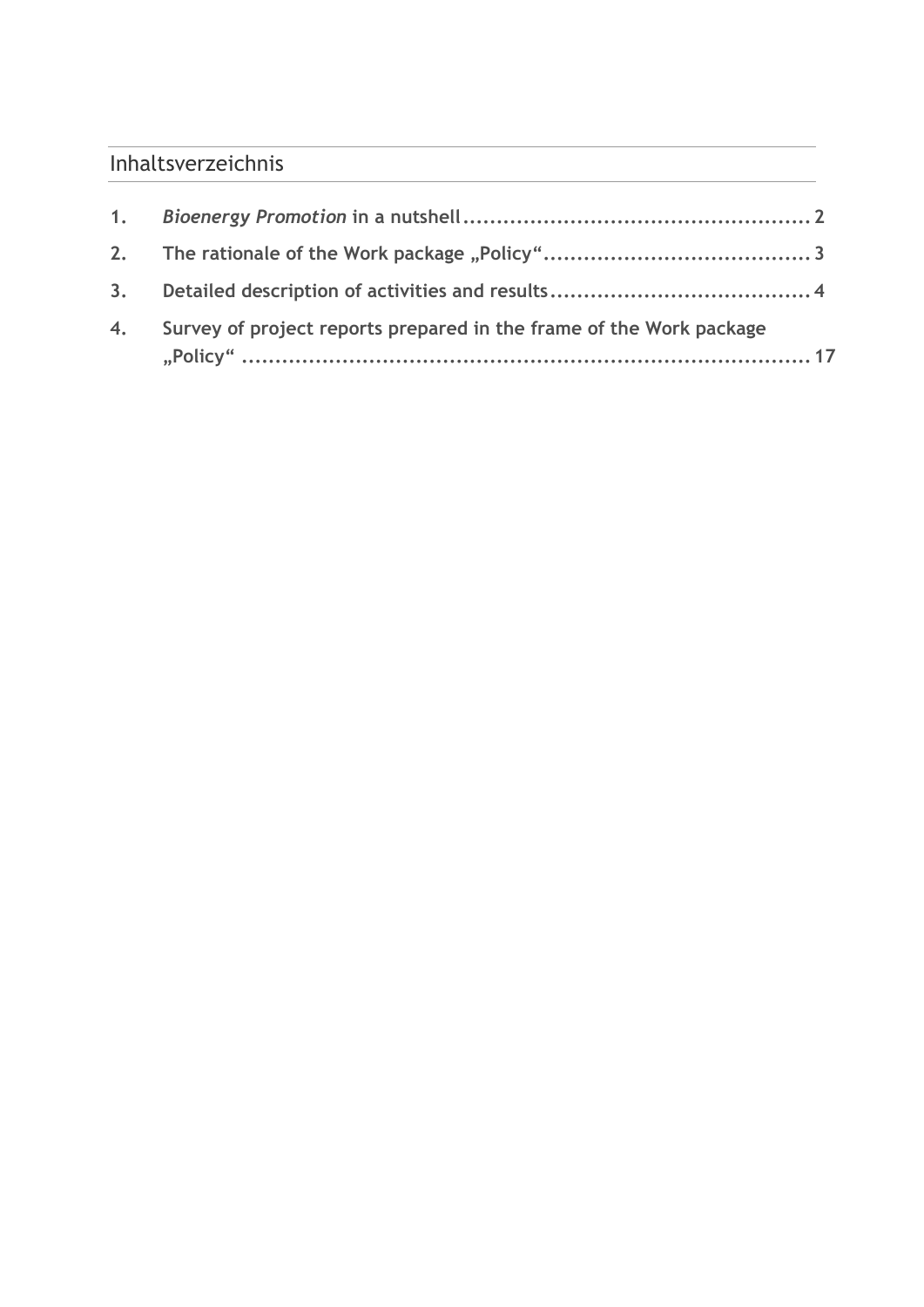# **1.** *Bioenergy Promotion* **in a nutshell**

*Bioenergy Promotion* - one of the flagship projects under the EU Strategy for the Baltic Sea Region COM(2009) 248 was running from February 2009 until January 2012. The operation was co-financed by the European Union the INTERREG IVB Baltic Sea Programme and the Government of Norway with a total budget of 5.1 mln. EUR.

The project consortium comprised 33 partner organisations from 10 countries in the Baltic Sea Region incl. Norway and Belarus. Lead partner was the Swedish Energy Agency. The Federal Ministry for the Environment, Nature Conservation and Nuclear Safety (BMU) was responsible for the coordination of the work package "Policy" and commissioned FFU with the practical implementation.

The project aimed at strengthening the development towards a sustainable, competitive and territorially integrated Baltic Sea Region (BSR) in the field of sustainable production and use of bio-energy. The operation served as the major BSR wide platform for crosssector and trans-national networking to facilitate information and knowledge exchange, coordinated policy development and design and application of promotional instruments, as well as regional development.

The project covered two cross-sectional work packages ("Management", "Communication") and three thematic ones: "Policy", "Regions" and "Business".

The main rationale of the Work Package **Policy** was to support the development of coherent national and (sub)regional policies promoting the sustainable production and consumption of bioenergy. The German Federal Ministry for the Environment, Nature Protection and Nuclear Safety (BMU) in cooperation with the Environmental Policy Research Centre (FFU) assumed responsibility for the overall work package leadership.

The Work package **Regions** was coordinated by the Norwegian Forest and Landscape Institute. It highlighted the sub-regional development dimension of increased bio-energy supplies, production and use (including trade possibilities). Activities included the of establishment of regional network points, the preparation of biomass potential analyses and business and industry analyses for the demo regions, a collection of pilot projects, and the elaboration of strategic concepts for each of the demo regions.

The overall objective of the Work package **Business** was to enhance investments and technology transfer through market actor collaboration. The Work package was coordinated by the Baltic Eco Energy Cluster (Poland). Information dissemination actions have been included to ensure meetings between market actors making business co-operation possible.





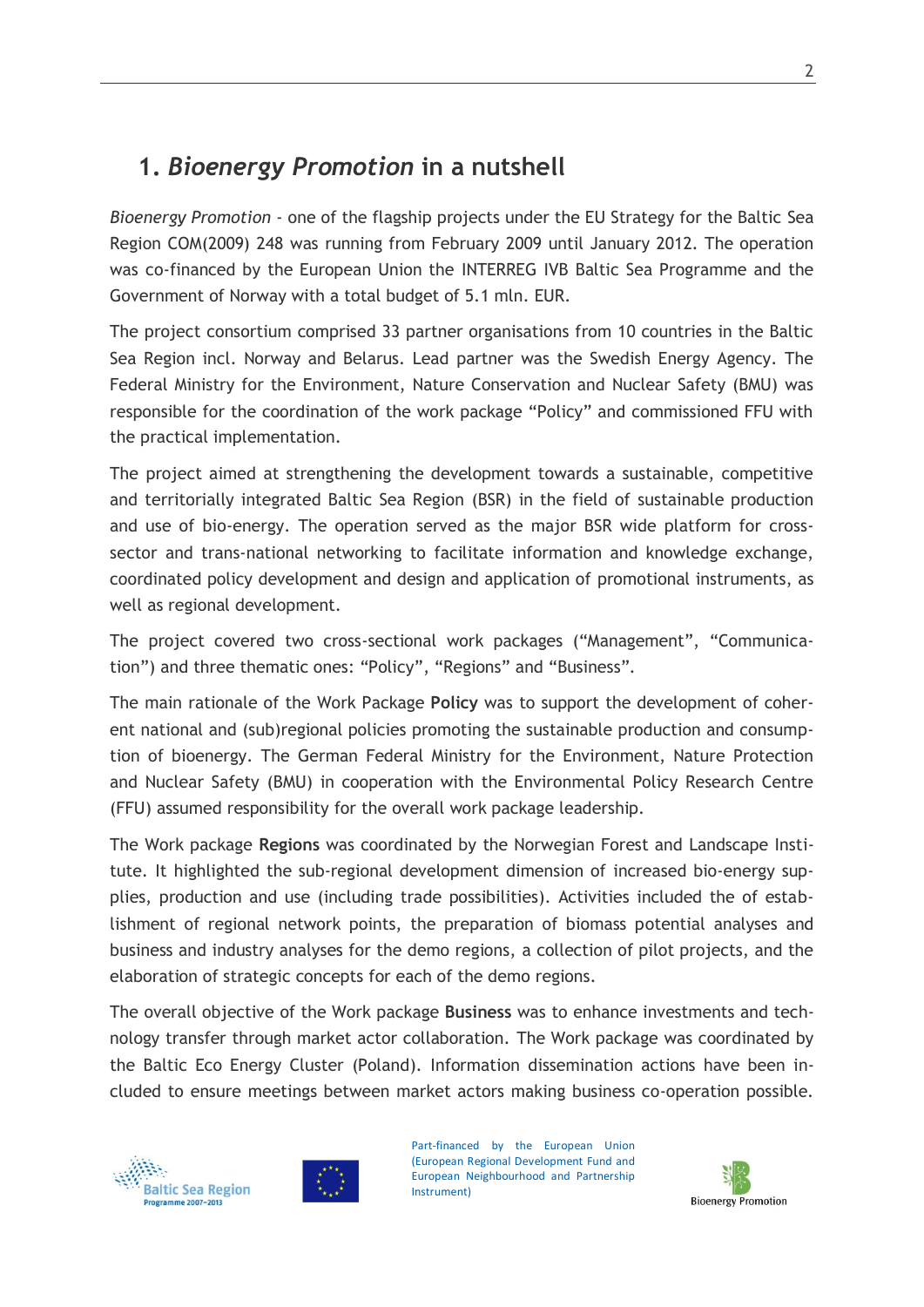The deliverables include a virtual project/business brokerage platform, feasibility studies for investments and a survey of good practice business models.

BP has been also acknowledged as one of the Lighthouse Projects under the Council of Baltic Sea States Strategy on Sustainable Development (Baltic 21).

In January 2012 12 partners from the consortium and FFU as a new partner started to continue the work in the framework of the "Extension stage" project *Bioenergy Promotion 2* running for two further years until January 2014.

# **2.** The rationale of the Work package "Policy"

The Work package was structured into four core tasks which are coordinated by different task leaders. **Task 3.1** (Sustainability principles and criteria) had a cross-cutting function for the whole work package and the project itself. Under this task principles and criteria for sustainable bioenergy production and consumption in the BSR were commonly developed by the project partners taking into account other international, national and regional initiatives. **Tasks 3.2**, **3.3** and **3.4** assessed how these key principles and criteria are or might be effectively translated into trans-national, national and (sub-)regional policy frameworks and provide respective policy guidance**.**



The following figure illustrates the key logic of the work package:





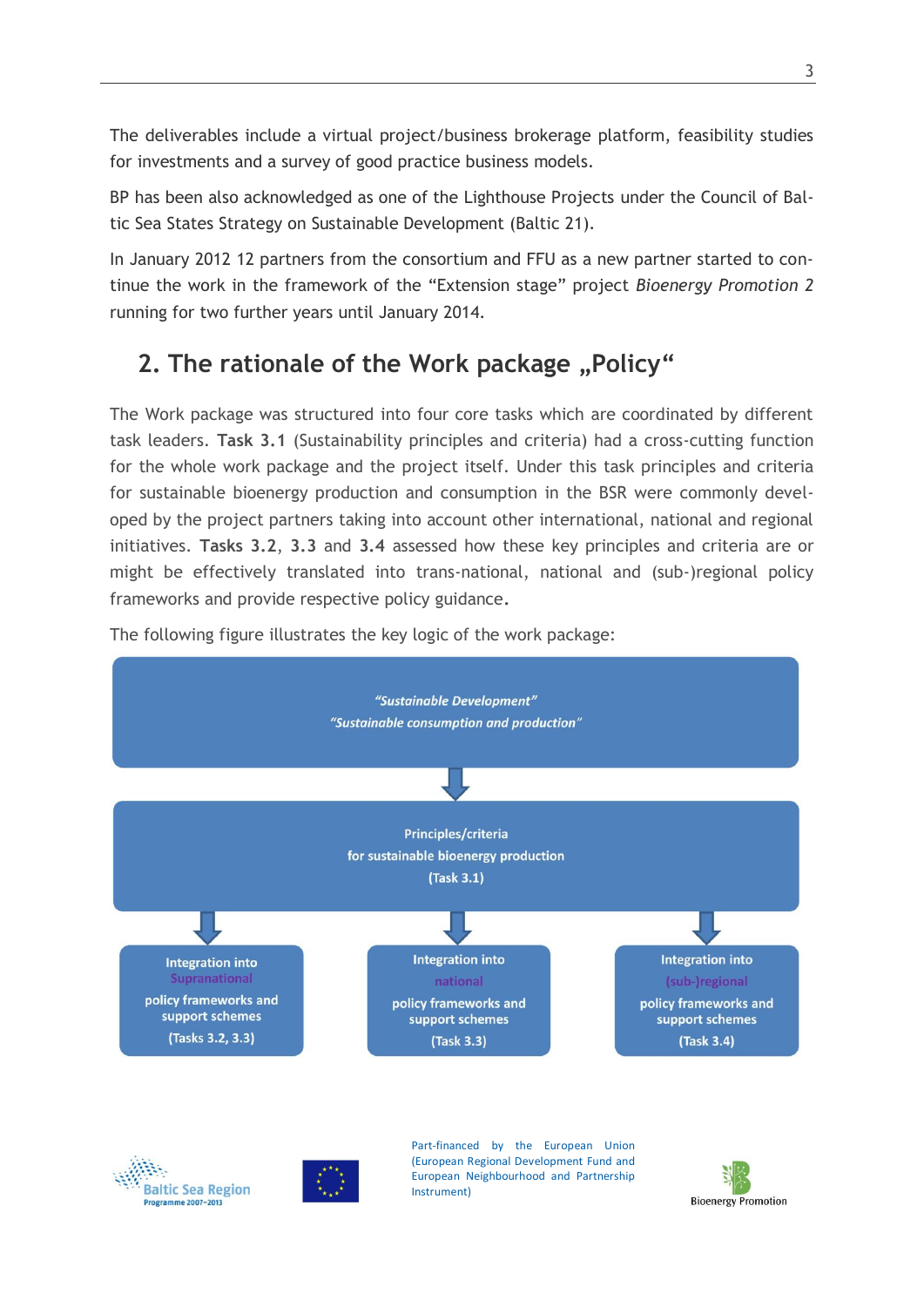Besides the core tasks described above a number of **supplementary, non-core activities** have been successfully performed.

## **3. Detailed description of activities and results**

#### **Task 3.1 - Development of criteria for sustainable production of bioenergy**

The task was led by the Swedish Board of Agriculture. The main objective was to commonly develop principles and criteria for a sustainable production and consumption of bioenergy. To this purpose, two workshops and one cross-fertilization seminar were held in Sweden and Finland.

The criteria are formulated as to directly address identified threats generated by bioenergy production and the project also suggested indicators for evaluating whether or not objectives are reached.

The principles and criteria go partly beyond those for biofuels and bioliquids contained in the Renewable Energy Directive<sup>1</sup>, as they apply to all energy uses of biomass (not only

In its Report on Sustainability Requirements for the Use of Solid and Gaseous Biomass Sources in Electricity, Heating and Cooling (COM(2010)11), the European Commission refrained from extending the binding sustainability criteria applying to biofuels and bioliquids to solid and gaseous biomass used in electricity, heating and cooling. Instead, the Commission recommended that Member states that either have or who introduce national sustainability schemes for solid and gaseous biomass used in electricity, heating and cooling, ensure that these in almost all respects are the same as those laid down in the Renewable Energy Directive for biofuels and bioliquids. Due to the characteristics of the production and use of solid and gaseous biomass, certain differences were considered appropriate by the Commission. It was recommended to develop an EU-wide harmonised GHG emissions calculation methodology to calculate lifecycle emissions. It was also recommended that the GHG performance criterion is not applied to wastes, but to the products for which default GHG emission values have been calculated as listed in the Annex II of the Commission's report. To stimulate higher energy conversion efficiency, Member states should in their support schemes for electricity, heating and cooling installations differentiate in favour of installations that achieve high energy conversion efficiencies, such as high efficiency cogeneration plants as defined under the Co-



 $\overline{a}$ 





<sup>1</sup> The Renewable Energy Directive (2009/28/EC) contains sustainability criteria for biofuels and bioliquids which are binding for all Member states. Biofuels and bioliquids which do not meet those criteria cannot be counted towards the EU's renewable energy targets and national renewable energy obligations or benefit from financial support. These criteria include minimum lifecycle GHG savings of 35 per cent (50-60 per cent from 2017/2018). Furthermore, the raw material shall not be obtained from land with high carbon stock and from land with high biodiversity value. Production of agricultural raw material cultivated in the European Community should comply with EU environmental requirements for agriculture and be in accordance with the minimum requirements for good agricultural and environmental condition.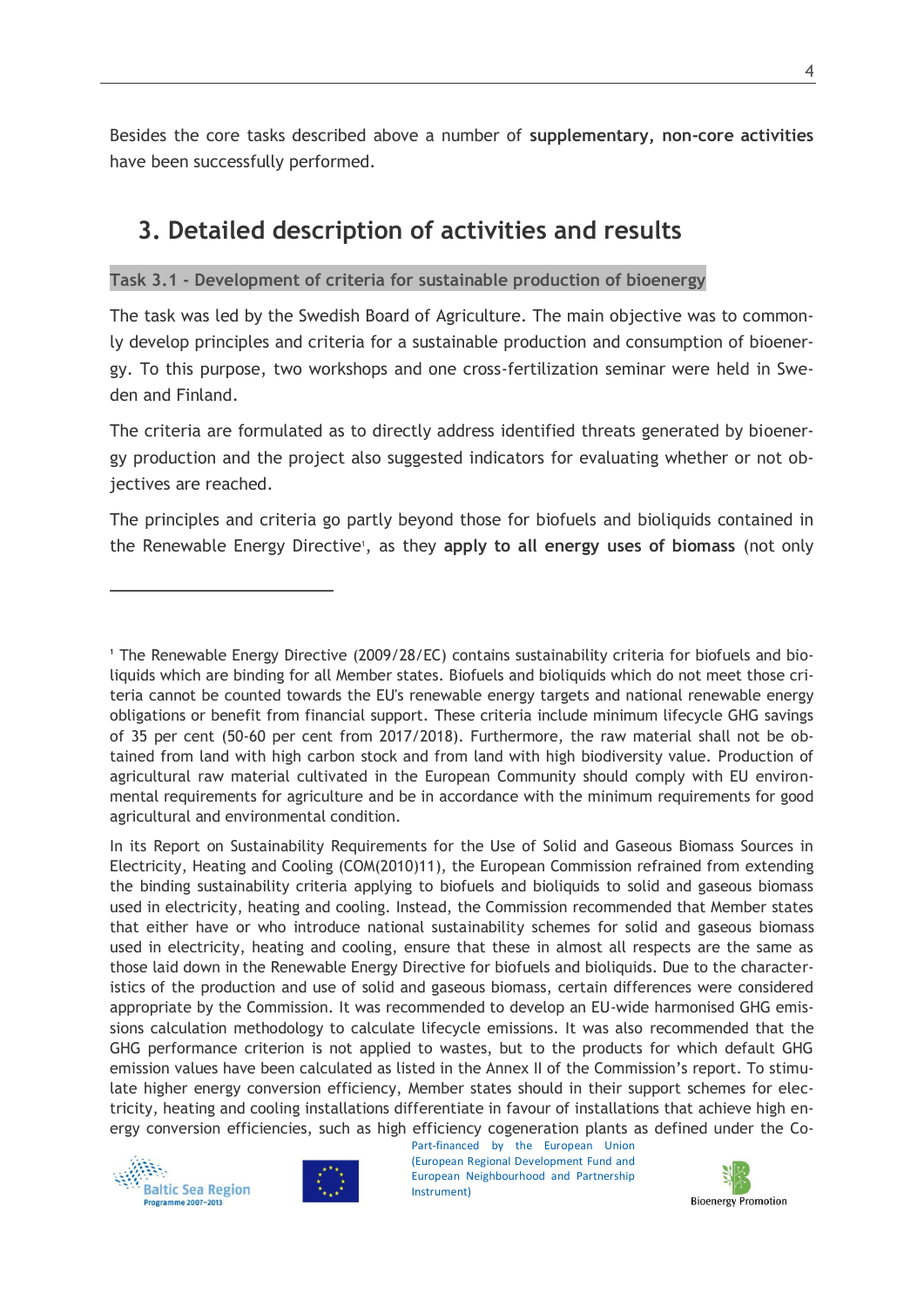biofuels and bioliquids) and include the following items: biodiversity, resource efficiency (including land use), energy efficiency, climate change mitigation efficiency, social wellbeing and economic prosperity.

The principles and criteria developed in the project remain mostly on a general level. However, in some cases quantitative criteria have been developed. For instance, for solid and gaseous biomass sources used in electricity, heating and cooling, the *Bioenergy Promotion* project partners recommend minimum lifecycle GHG savings of 80 per cent. This ambitious landmark favours the utilization of forest or agricultural residues and precludes pathways using tropical/sub-tropical feedstock, pathways using fossil process fuel, but also a certain pathways utilizing annual energy crops, like maize for biogas.

The principles, criteria and indicators have been compiled in a guidance document (cf. Lena Niemi Hjulfors and Karin Hjerpe: Sustainable Bioenergy Production – Defining Principles and Criteria, 2010). This guidance document has served as an important input for several other work packages and for the project as a whole and it can also be used by stakeholders within bioenergy production for the development of ecological and socioeconomic sustainable activities. It also aims at supporting public decision makers when developing strategies for sustainable production and consumption of bioenergy and optimizing their policy frameworks and support schemes. The report can be found at <http://www.bioenergypromotion.net/>

### **Task 3.1 Supplementary activity: Analyzing the environmental influences of small-scale use of fuel wood in Finland**

In addition to the core activities under Task 3.1 described above, an exemplary lifecycle analysis has been prepared investigating the GHG effects of using fuel wood in Finland.

generation Directive (2004/8EC). The Commission also recommended that sustainability schemes apply only to larger energy producers of 1 MW thermal or 1MW electrical capacity or above. The Commission committed itself to report by 31 December 2011 on whether national schemes have sufficiently and appropriately addressed the sustainability related to the use of biomass from inside and outside the EU, whether these schemes have led to barriers to trade and barriers to the development of the bio-energy sector. It will, *inter alia*, consider if additional measures such as common sustainability criteria at EU level would be appropriate. However, by writing of this report (beginning of July 2012) the corresponding report was still pending.



 $\overline{a}$ 



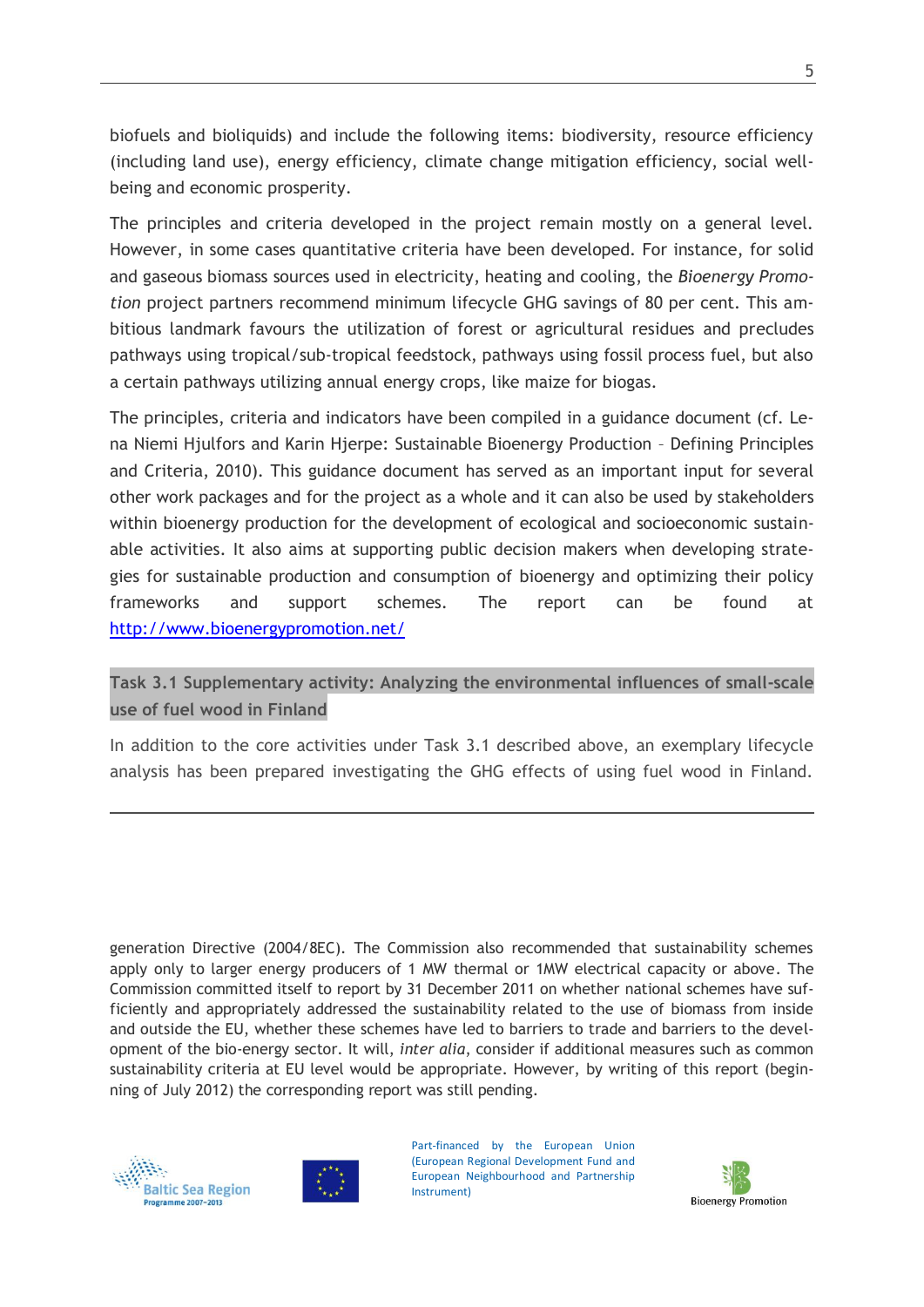The respective report *" Environmental influences of small-scale use of fuel wood in Finland - Preliminary life cycle observations"* was prepared by the Finnish Forest Research Institute under the work plan of the Forestry Development Centre Tapio being one of the 33 project partners. The report takes into account proposals and recommendations of other committed project partners of *Bioenergy Promotion*.

The study is based on a preliminary Life Cycle Assessment methodology and demonstrates its applicability in this field of research. It has a focus on lifecycle GHG emissions. The findings, however, provide only rough guidance how to approach the question because of the limited data availability.

The **main findings** of this supplementary activity are as follows:

- When fuel wood is treated as  $CO<sub>2</sub>$ -neutral, greenhouse gas emissions (GHG) from fuel wood heating in agricultural buildings total only 3–5%, and in residential buildings only 10–14% of the emissions from light fuel oil or electricity heating. In these figures, the quite low energy conversion efficiency of small-scale combustion has been taken into consideration.
- In old or inefficient equipment, emissions of particulate matter, carbon monoxide and non-methane volatile organic compounds can also be significantly high. It is advisable to use high-quality fuel wood, good operation practices and modern technology in combustion in order to achieve the best efficiency and avoid air quality problems caused by high emission levels.
- Forest owners and consumers are increasingly interested in the sustainability of their life and choices, which includes interest in the environmental impacts of fuel wood, too.
- There is much information available concerning e.g. the quality of fuel wood and good operational practice. However, the environmental effects of the upstream processes are known insufficiently to produce clear recommendations for the entire life cycle of fuel wood.
- There is clear need for the creation of some kind of "fuel wood carbon footprint counter" in which the user can fill in relevant information concerning his/her acquisition procedures and working methods. The main justification for this counter is that consumers and forest owners are increasingly interested in the sustainability of their life and choices, also with reference to the use of energy.

The supplementary report is a valuable contribution to monitor the effects of biomass use on the areas of origin and to monitor small-scale biomass use through surveys to improve





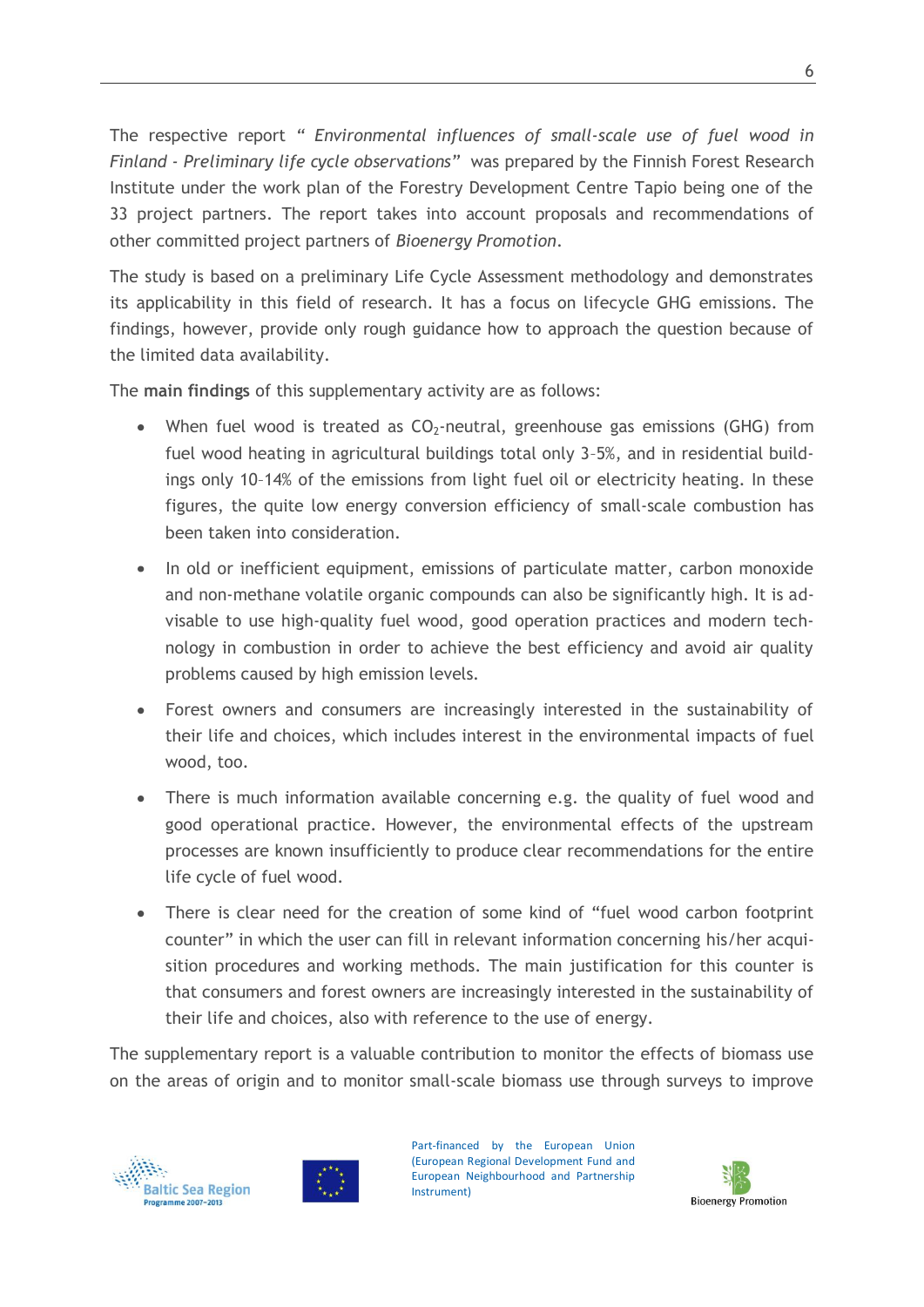the availability and quality of data (as recommended by the EU Commission's Biomass Sustainability Report COM(2010)11 (cf. FN 1).

The report *"Environmental influences of small-scale use of fuel wood in Finland- Preliminary life cycle observations"* is available both on the *Bioenergy Promotion* website <http://www.bioenergypromotion.net/> and on Tapios website [http://www.tapio.fi/files/tapio/englanti/Environment\\_influences\\_of\\_fuelwood\\_in\\_Finland](http://www.tapio.fi/files/tapio/englanti/Environment_influences_of_fuelwood_in_Finland_final_report_eo_tw_26_10_10.pdf) [\\_final\\_report\\_eo\\_tw\\_26\\_10\\_10.pdf](http://www.tapio.fi/files/tapio/englanti/Environment_influences_of_fuelwood_in_Finland_final_report_eo_tw_26_10_10.pdf)

#### **Task 3.2 – Sustainability certification**

This task was led by the German Agency of Renewable Resources (Fachagentur Nachwachsende Rohstoffe e.V. - FNR) and followed basically a three step approach:

The first step includes the identification of 11 sustainability initiatives and certification systems for bioenergy used in the BSR. As a second step the underlying criteria covered by those initiatives and certification systems were compared to those criteria developed in the frame of *Bioenergy Promotion* for the BSR (Task 3.1) and the main differences were identified.

Key findings of those activities have been published in two project reports "*Sustainable bioenergy production: Identification and description of sustainability initiatives and certification systems in the BSR*" and "*Sustainable bioenergy production - Comparative analysis of sustainability initiatives and certification systems***"**.

Finally, recommendations have been formulated how to improve existing sustainability schemes and certification systems.

Questions related to the transposition and implementation of the mandatory sustainability criteria for biofuels contained in the Renewable Energy Directive (RED) were discussed during a trans-national stakeholder workshop, organised in Berlin in March 2010 in cooperation with the sister project 4Biomass. National strategies and practical examples of the implementation were presented and the workshop provided a platform for an in-depth exchange of opinion and good practices from 15 different countries.

The **main findings** can be summarized as follows:

- Today there are several organisations and initiatives which have developed guidelines and criteria for sustainable bioenergy production and their scope, geographical range and supply chain coverage of the criteria differ widely.
- Through the Renewable Energy Directive (cf. FN 1) the development of sustainability criteria particularly for biofuels was accelerated in the last years.





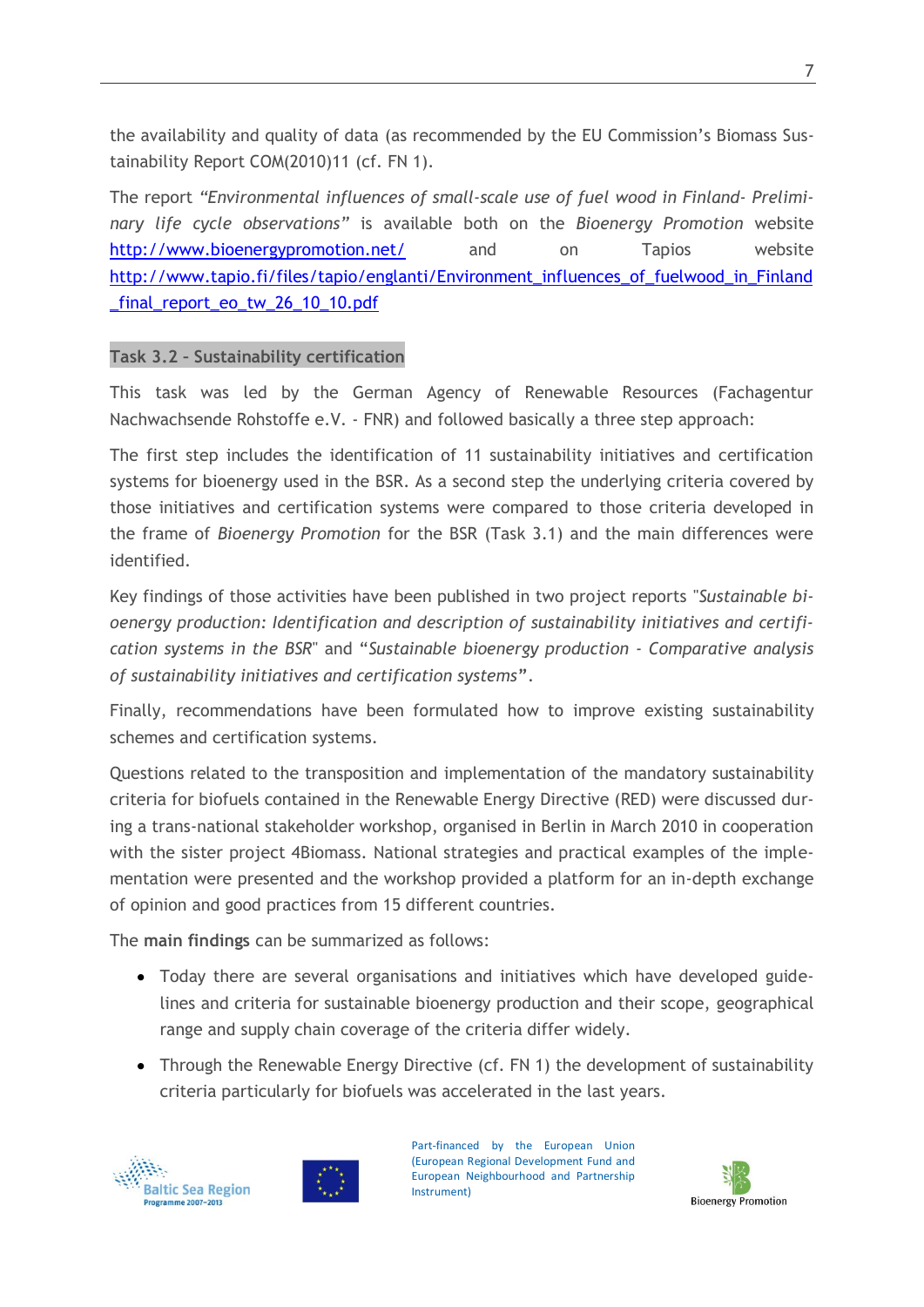- In the BSR wood is the most important bioenergy source in most of the countries and forest certification systems have been used for many years with good results.
- Some sustainability issues, particularly energy efficiency and climate mitigation efficiency are not fully covered in the analysed certification systems.
- The analysed initiatives also contain criteria, which are not covered by the criteria developed in the project (e.g. legality and human rights)
- Biodiversity is the only criterion, which is considered in all of the analysed initiatives and certification systems.
- The requirement of energy efficiency can be found only in five of the initiatives, RSB, ISCC, RSPO, Swan biofuels and BSI. The availability of biomass for energy production is not unlimited, and the more efficient the bioenergy production and use, the more fossil fuels can be replaced with the saved bioenergy and the more GHG emissions can be reduced.
- GHG emissions are an issue in all initiatives except Swan pellets and FSC.
- Since wood is the most important bioenergy source in the BSR, it would be appreciated if the forest certification systems, whose scope is wood energy and are used in our region, would consider the reduction of GHG emissions in their criteria.
- Social aspects and economic issues are not covered by Swan certifications, SEKAB and the RED. Other certification systems include these criteria in their sustainability requirements.
- The certification systems and initiatives should pay particular attention to the criteria on energy efficiency and GHG reduction. These two issues were only weakly represented under the analysed criteria. Especially the certification systems for woody biomass should consider including these issues as well.

### **Task 3.2 Supplementary activity: Inquiry of forest owners in Finland on bioenergy certification**

A supplementary activity was carried out by the University of Eastern Finland and the Finnish Forestry Development Centre TAPIO. The main objectives of the corresponding study were to find out the opinions of Finnish non-industry private forest owners (NIPFs) towards energy wood market and bioenergy certification issues in Finland and to provide policy level information to the *Bioenergy Promotion* project in its efforts to promote sustainable bioenergy production in the Baltic Sea Region countries.

The data for the study are based on a mail survey conducted in May 2010 among 400 NIPFs owning forests in North and South Karelia in Finland. Two hundred NIPFs were randomly se-





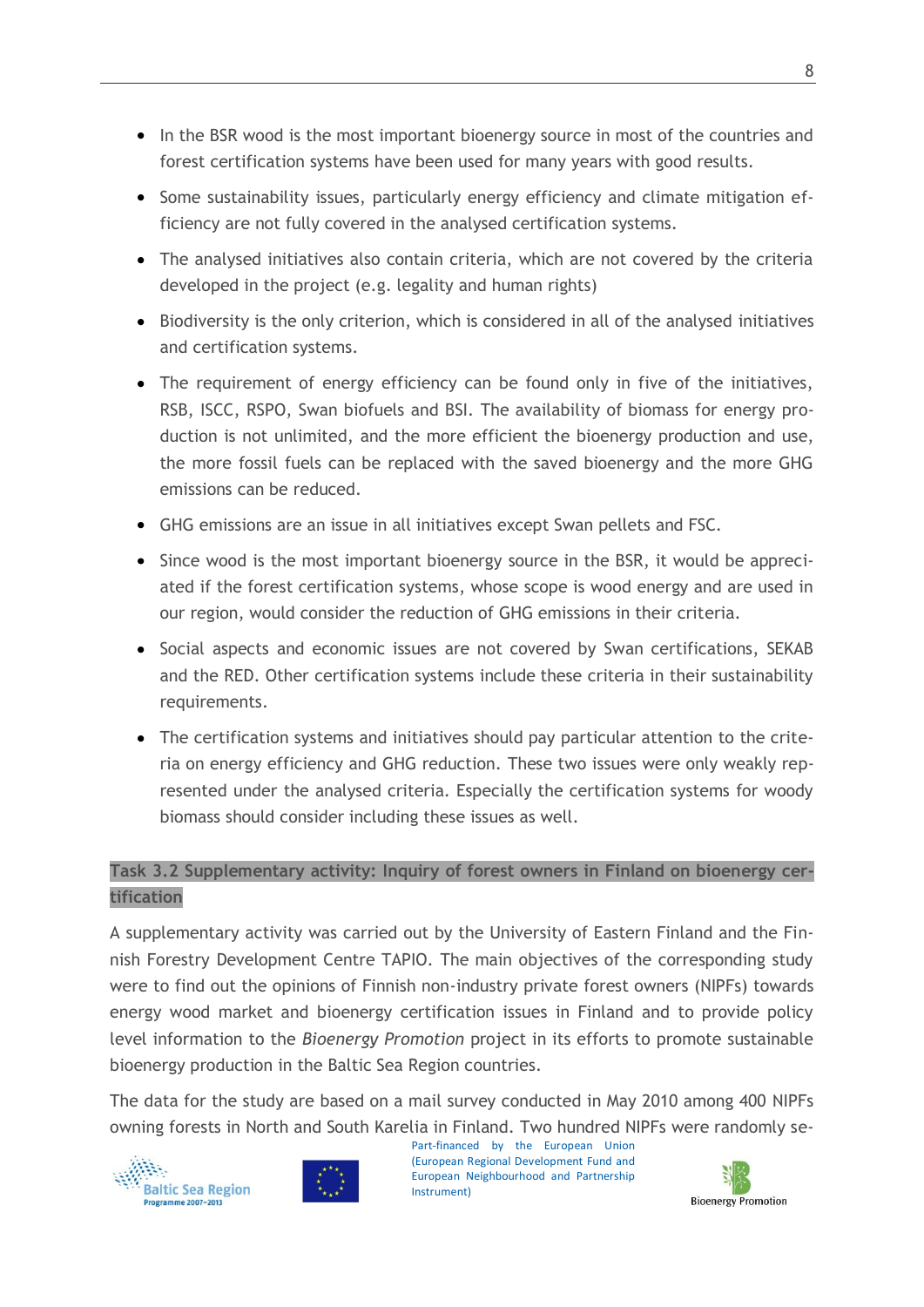lected from each of the two regions through a mailing list provided by the regional forestry centres in the two regions. The mail survey yielded 79 complete responses amounting to a 20% response rate.

The results revealed that the majority of the NIPFs considered the present competition between energy wood and pulp wood at a low level. Similarly, the NIPFs did not consider the price of the energy wood as attractive in Finland while almost 90% of them informed that price of energy wood was the most important factor while selling energy wood from their forest estates. Only 6% of the NIPFs were willing to increase harvesting and selling of energy wood from their forest estates in the presence of a stable market for such products in Finland. However, the majority of them (73%) expressed their unwillingness to increase harvesting and selling of energy wood even if there would be a stable market in the future. About 53% of the NIPFs indicated the present low price of energy wood as the most important obstacle in the trade of energy wood. A technical problem such as logistics was indicated by 36% of the NIPFs followed by 2% who considered the legal and administrative problems as the main obstacle.

About 83% of the NIPFs reported their lack of awareness of the *Criterion 5* in the PEFC forest certification scheme in Finland, which provided guidelines for harvesting of biomass from forests for bioenergy production. The NIPFs were also asked to select from a list of three options indicating the most appropriate quality of a bioenergy certification scheme should be. About 45% of the NIPFs informed that such scheme should be practical and easy to follow by them; another 38% of the NIPFs suggested that it should improve the market of energy wood; whereas only 17% considered that such scheme should contribute toward protecting biodiversity in the forests. The majority of the NIPFs agreed that bioenergy certification could improve environmental friendly forest management practices (59%) and marketing possibilities of energy wood in Finland (53%). About 68% of the NIPFs expressed their preferences toward the regional private forest owners' associations to be responsible for providing information on bioenergy certification. Such preferences for the regional forestry centres and research organizations were much lower at 12% and 11% respectively. However, it was the forest industry that was the least preferred by the NIPFs (5%) to disseminate information on bioenergy certification. Personal information letters delivered by private forest owners' associations emerged as the most preferred method of disseminating information on bioenergy certification to the NIPFs (51%) followed by newspapers and magazines (24%), television (9%), internet (9%) and radio (3%).

The findings from this study could provide important policy information on sustainable bioenergy development in Finland and internationally. Private forestry in Europe and in the BSR countries varies greatly. Nordic countries such as Finland, Sweden, and Norway have long traditions in private forestry where NIPFs play an important role in supplying wood for





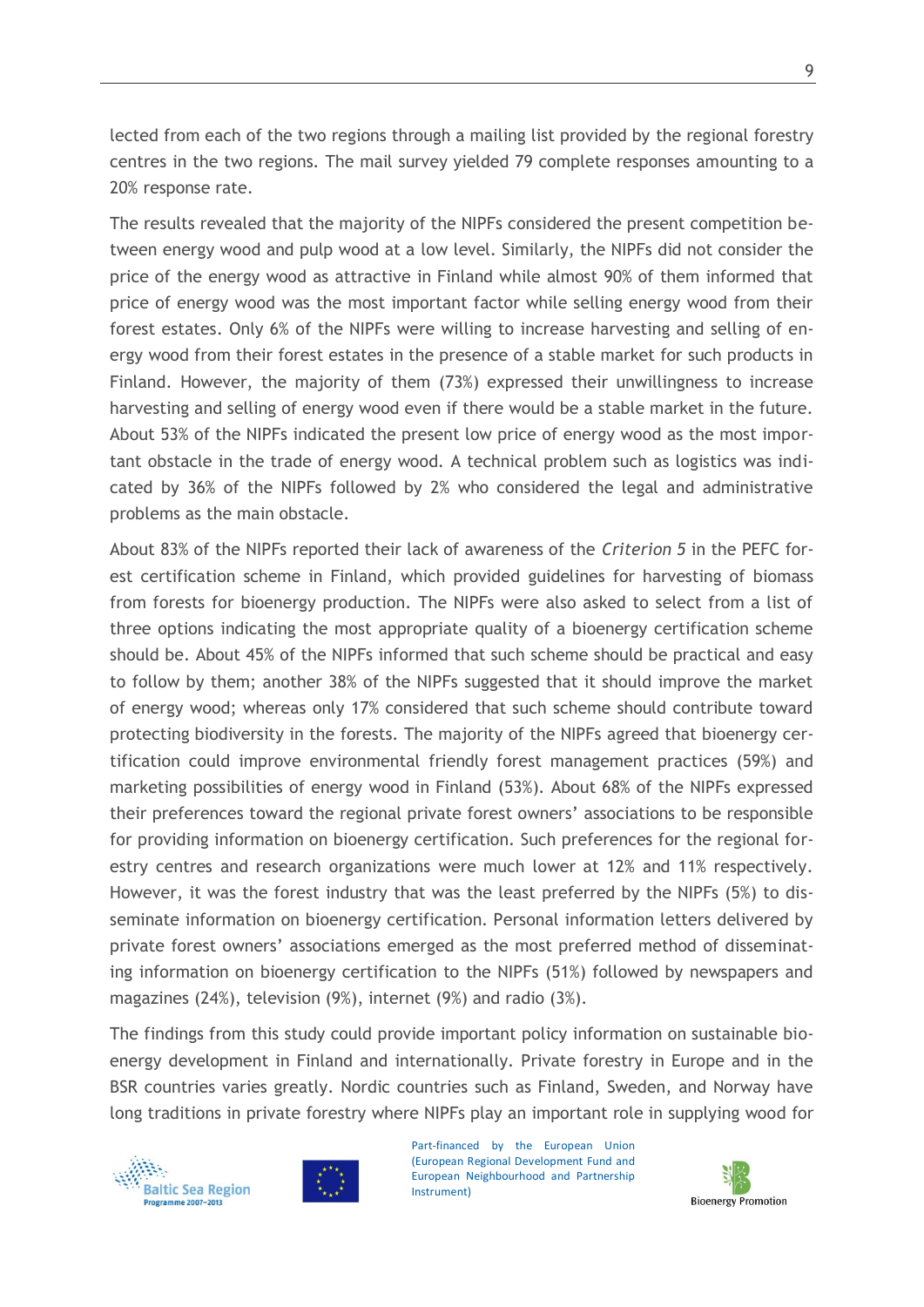the forest-based industries. On the other hand, in countries such as Estonia, Lithuania, and Latvia private forestry is in the transition phase from public to private. Nevertheless, bioenergy from forests will play an important role to meet many of these countries' targets under the EU-RED to increase the share of renewables in the total primary energy mix by 2020. Therefore, it will be important to understand the perceptions and attitudes of the NIPFs in Finland and in BSR countries related to supply of energy wood, obstacles they are experiencing in mobilizing energy wood from their forests, and importantly their expectations from bioenergy certification instruments.

#### **Task 3.3 – Policy assessment and strategy development**

Task 3.3 was led by the Work package leader, the German Federal Ministry for the Environment, Nature Conservation and Nuclear Safety (BMU), in cooperation with the Environmental Policy Research Centre, Berlin (FFU). The main activities included assessments of EU and national policy frameworks and the development of policy recommendations addressing decision makers on EU level, national and regional governments, and the Council of Baltic Sea States (CBSS) Expert Group Baltic 21.

Corresponding **policy guidance documents** contain trans-national and country specific policy recommendations referring to the formulation and implementation of the National Renewable Energy Action Plans. Based on those guidance documents, committed project partners in Finland, Estonia, Poland and Latvia prepared targeted input for national policy makers and policy advisory organizations in the frame of the formulation of the **National Renewable Energy Action Plans (NREAPs)**.

Eight **country policy assessment reports** have been prepared by the project partners describing to what extent national policy frameworks and support schemes consider and integrate principles and criteria of *sustainable* bioenergy production and consumption. The reports provide valuable insights for national and (sub-) regional governments, but also to the EU Commission which is currently monitoring respective policy developments and analysing the need for additional measures at EU level.

The partners were engaged in a continuous **dialogue with policy makers** from the EU Commission (DG ENER, DG Agri), and national policy and regional policy makers from the BSR addressing actual policy issues, e.g. National Renewable Energy Action Plans, binding sustainability criteria for biofuels and bio liquids, development of sustainability schemes and sustainability criteria for solid and gaseous biomass. A series of three **Capacity Development workshops** for policy makers, support scheme managers and policy consulting organisations were organised in Berlin (March 2010) Gdańsk (September 2011) and Poznań (November 2011).





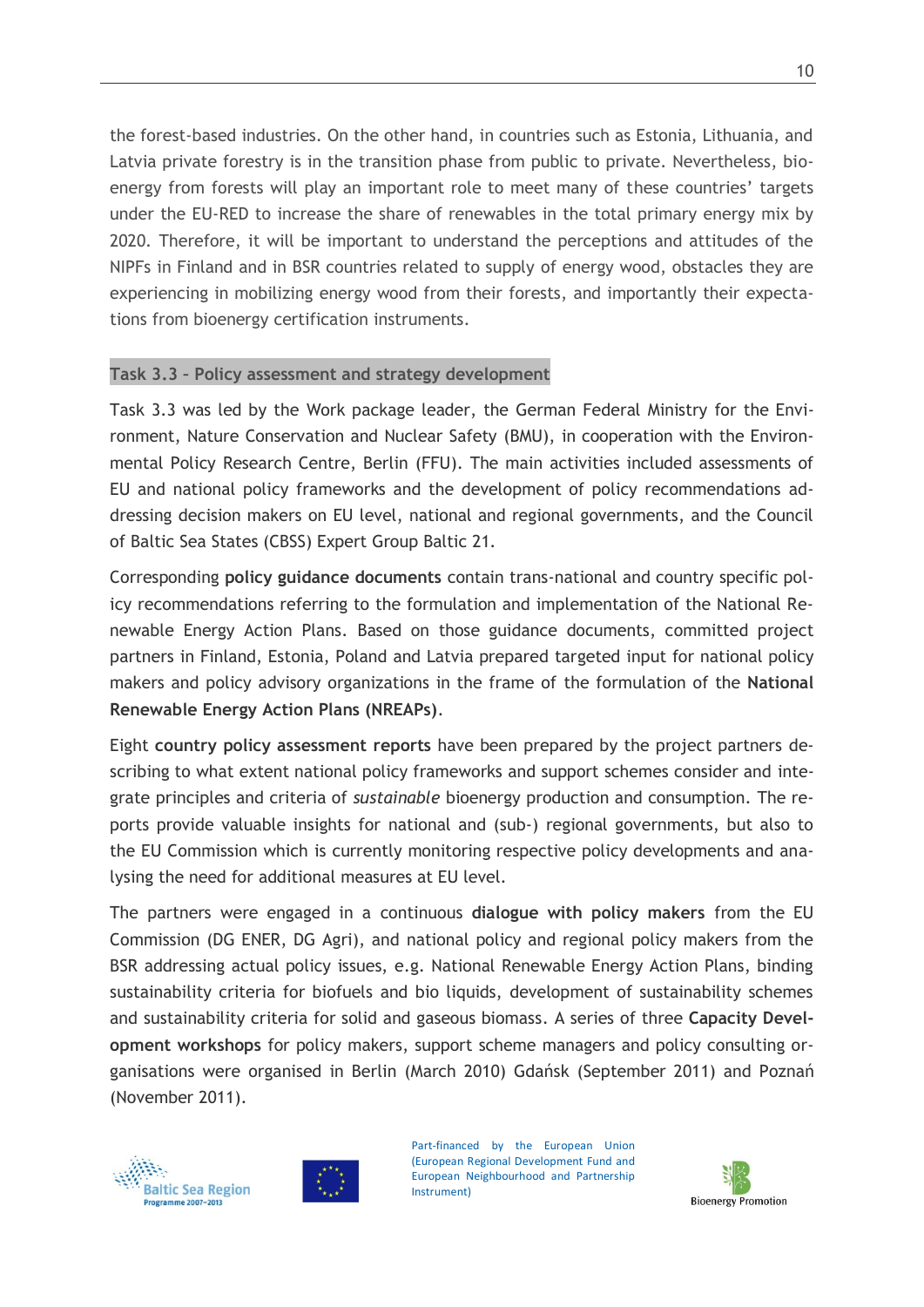**Selected findings** of this task can be summarized as follows:

- Among the BSR countries **Germany, Sweden** and **Denmark** are most advanced re- $\bullet$ garding the transposition/ implementation of the binding EU sustainability criteria for biofuels and bioliquids (cf. FN 1).
- Most BSR countries have rather effective forest and environmental legislation in place ensuring sustainable forest management and provide good showcases for sustainable forest management certification. Voluntary forest certification systems like the *Forest Stewardship Council* (FSC) and the *Programme for Endorsement of Forest Certification* (PEFC) cover comparatively high shares of the forest area in the BSR, also compared to the EU average. National PEFC or FSC standards occasionally address critical sustainability issues related to wood fuel harvesting (e.g. removal of logging residues, removal of dead wood, stump harvesting), even though not always in a systematic and consistent manner. Furthermore, the sustainability requirements of corresponding national systems show considerable variations.
- To ensure the sustainable production and use of solid and gaseous biomass, most governments in the BSR rely on **sector legislation** (e.g. forest legislation, nature protection legislation, cross compliance rules in agriculture). However, *Bioenergy Promotion* also illustrated that those regulations are not always and automatically sufficient to prevent undesirable and unsustainable developments due to implementation gaps and lack of enforcement.
- **None of the governments** in the BSR has introduced or is presently planning to introduce any binding sustainability scheme for solid and gaseous biomass sources used in electricity, heating and cooling following the recommendations of the EU Commission contained in the Biomass Sustainability Report of 2010 (cf. FN 1).
- In most BSR countries the integration of sustainability principles and criteria into support schemes still plays a marginal role or is in an embryonic stage. Several BSR countries started or plan to integrate sustainability principles into their support schemes for bioenergy. In **Germany** sustainability principles and criteria have been increasingly considered to amend the support schemes for electricity and heat from biogas (e.g. promoting energy conversion efficiency, resource efficiency and biodiversity).
- The project identified a number of promising policy approaches supporting sustainable bioenergy production and consumption in the BSR including
	- $\triangleright$  Environmental quality objectives in Sweden for forestry and agriculture;
	- $\triangleright$  Effective carbon and energy taxation in Sweden, Denmark and Norway;





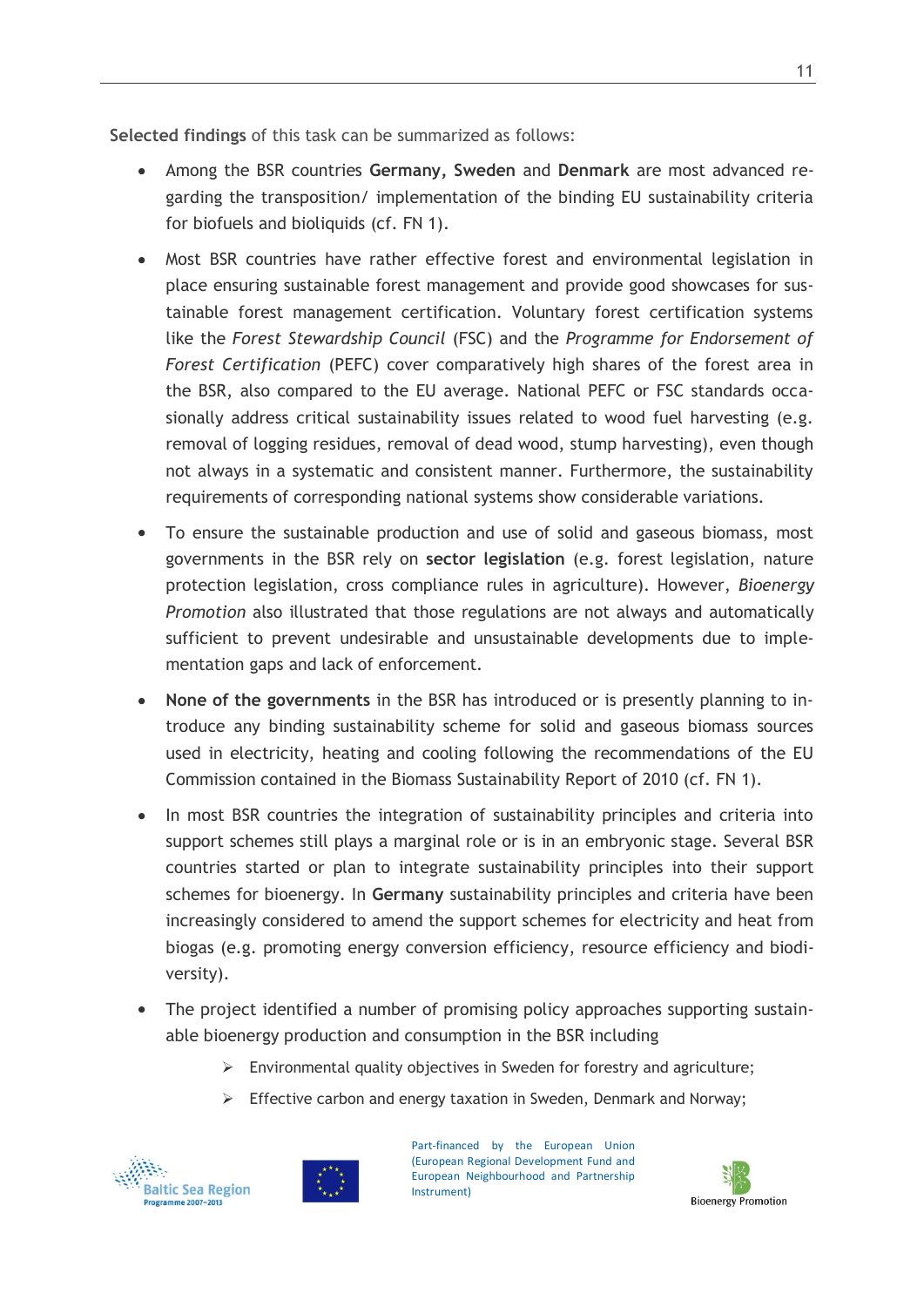- $\triangleright$  Wood energy harvesting guidelines in Finland and Sweden;
- $\triangleright$  Integration of sustainability considerations in (sub-)regional policy frameworks (e.g. agreement on sustainable biomass procurement between *Vattenfall Europe* and the Senate of Berlin);
- Integration of sustainability considerations into regional support schemes (e.g. in the federal state of *Schleswig-Holstein* in Germany);
- $\triangleright$  Integration of sustainability considerations into national support schemes (Germany, Finland, Latvia, Lithuania)
- $\triangleright$  Institutional support for (sustainable) bioenergy production (e.g. Biogas Secretariat in Denmark).
- Although the BSR can be regarded a showcase for sustainable bioenergy development, there are certain environmental sustainability risks associated with increasing energy uses of biomass from forestry and agriculture, particularly related to the removal of logging residues like tops and branches, whole tree harvesting, dead wood removal or the production of dedicated energy crops which should be appropriately addressed by legislation and existing certification systems also in the future.
- There is already intensive biomass trade among the countries of the BSR (e.g. wood pellet exports from the Baltic countries to Sweden or Denmark). Taking into account information provided in the National Renewable Energy Action Plans, biomass imports are likely to further increase in a number of BSR countries, particularly in Denmark, Germany, and Sweden. It can also be assumed that **biomass imports from third countries outside the European Union**, particularly the Russian Federation, Belarus, Ukraine and other European non-EU countries, but also from North America and other continents can be expected to grow. In this context, solid biomass imports from countries in Central Africa, South America, or Asia, but also from other non-EU countries might raise significant sustainability concerns due to lacking or insufficient safeguards addressing deforestation and forest degradation or ensuring sustainable forest management.
- **Diverging government positions** exist concerning the introduction of binding sustainability criteria for solid and gaseous biomass used in electricity, heating and cooling: The **Swedish government** in liaison with the governments of **Finland** and the three **Baltic countries** expressed concerns in view of a binding sustainability





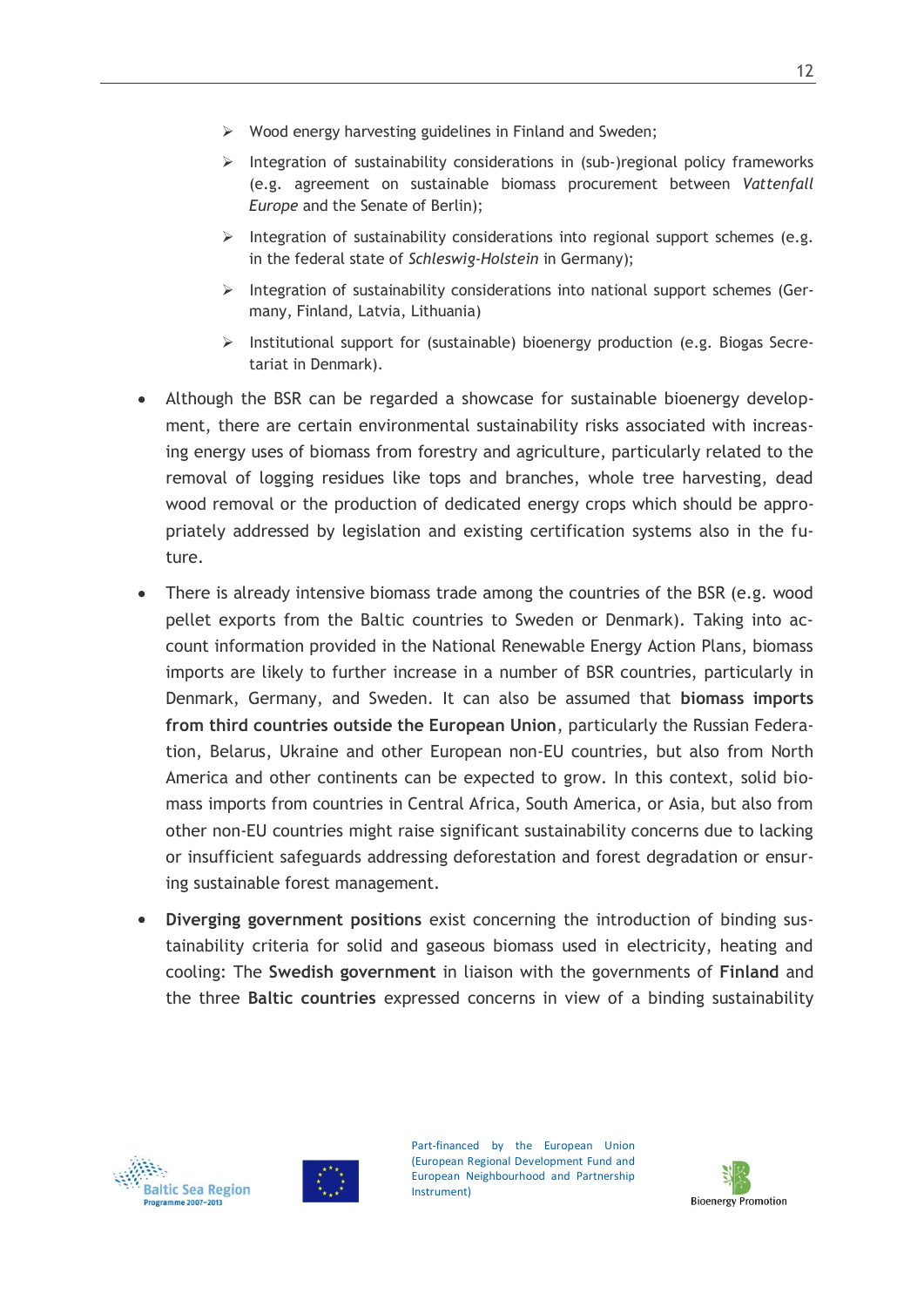scheme for solid and gaseous biomass<sup>2</sup>, whereas the German, Danish and Polish governments favour the extension of the binding EU criteria to cover all bioenergy carriers.

- In the absence of a binding sustainability scheme at EU level there is a risk of hav- $\bullet$ ing a **patchwork** of potentially diverging sustainability regimes across Europe which might cause insecurity for investors, a potential obstacle to biomass trade, and a **'race to the bottom'**. Project partners also pointed out to the **inconsistencies** of the current EU policy framework where, for instance, biogas used as a transport fuel is subject to sustainability criteria, but not, if used for electricity or heating and cooling.
- Several large power companies in the BSR like DONG, FORTUM, Vattenfall, E.ON and corresponding associations (EURELECTRIC) have been advocating in favour of binding EU criteria for solid biomass favouring a consistent approach. A number of utilities have developed voluntary biomass sustainability standards in the frame of their corporate social responsibility policies. In 2010, the companies mentioned above have launched the *Initiative Wood Pellets Buyers*, a joint business cooperation to facilitate trade between utilities through uniform contracting and a common sustainability approach.

<sup>&</sup>lt;sup>2</sup> In view of the European commission's forthcoming Biomass Sustainability Report (cf. FN 1), the Swedish delegation supported by the Austrian, Finnish, Slovenian, Latvian, Lithuanian and Estonian delegations in an information note (*10724/11)* addressing the Council of the European Union dated 1 June 2011, presented common points and concerns about detailed and harmonised sustainability criteria for biomass. These delegations emphasized that any Commission proposal on this topic must take into account the diversity in forestry and that detailed criteria could be defined at national level.



 $\overline{a}$ 



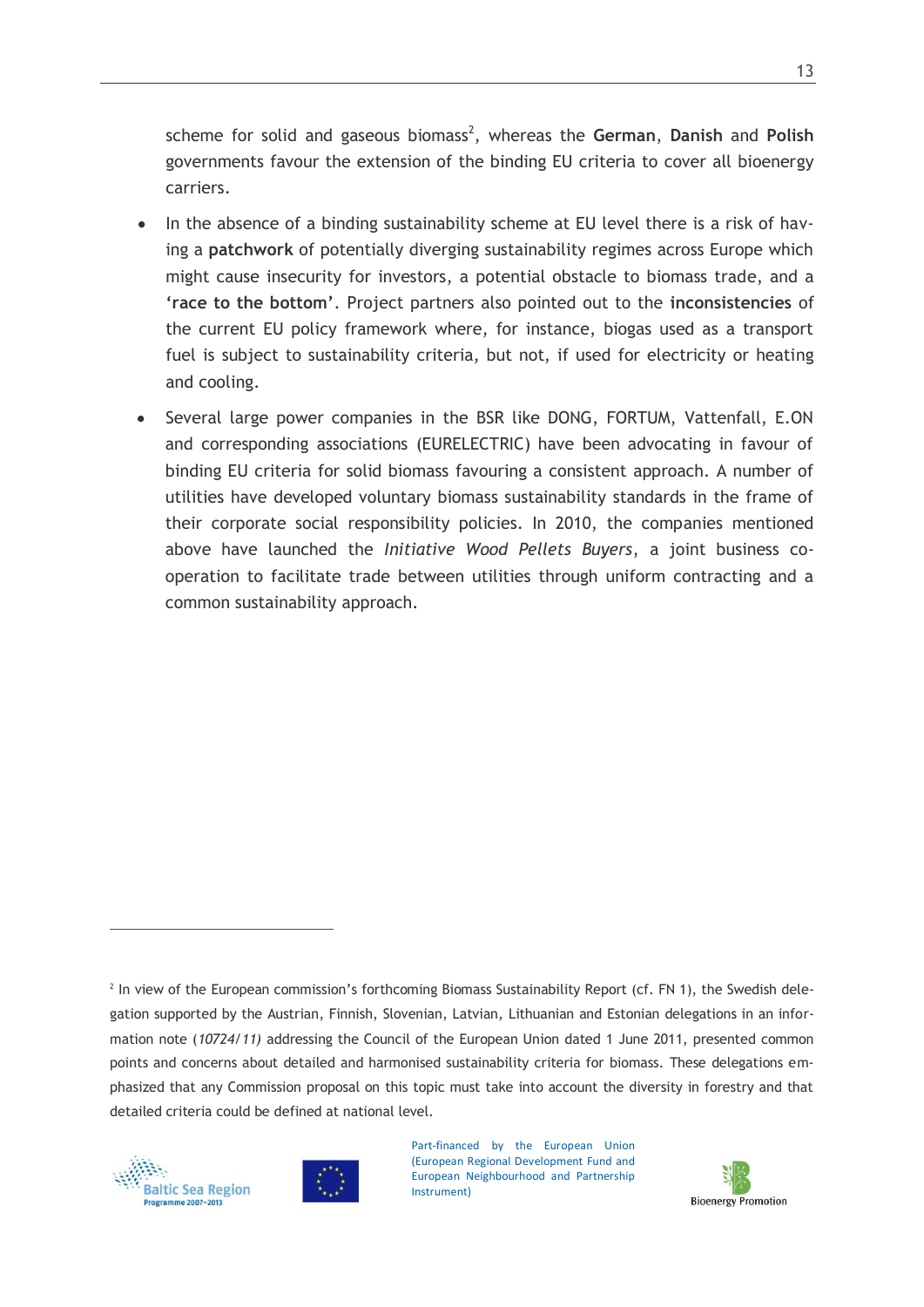**Task 3.3 Supplementary activities: Assistance paper for project partners in the frame of a EU Commission's Public Stakeholder Consultation on biomass sustainability and policy paper for the CBSS Expert Group for Sustainable Development "Baltic 21"**

The coordinators put much effort into the continuous synchronization of project outputs with ongoing policy formulation and implementation processes at EU and national government levels. To this purpose a number of supplementary activities were performed including

- $\bullet$ an **assistance paper** providing background information and support to those project partners (organisations and individuals) which planned to participate in the EU Commission's Public Stakeholder Consultation concerning sustainability criteria for energy uses of biomass other than biofuels and bioliquids (March 2011). This paper followed the structure of the EU Commission's online questionnaire and provided references from completed and ongoing work in WP 3 Policy (e.g. report on sustainability criteria, policy guidance paper, EU policy assessment, draft country policy assessments;
- **a policy paper** containing recommendations for the Council of Baltic Sea States (CBSS) Expert Group Baltic21 to be considered for initiatives related to Rio 20+ and other initiatives during the German CBSS presidency (2011/2012).





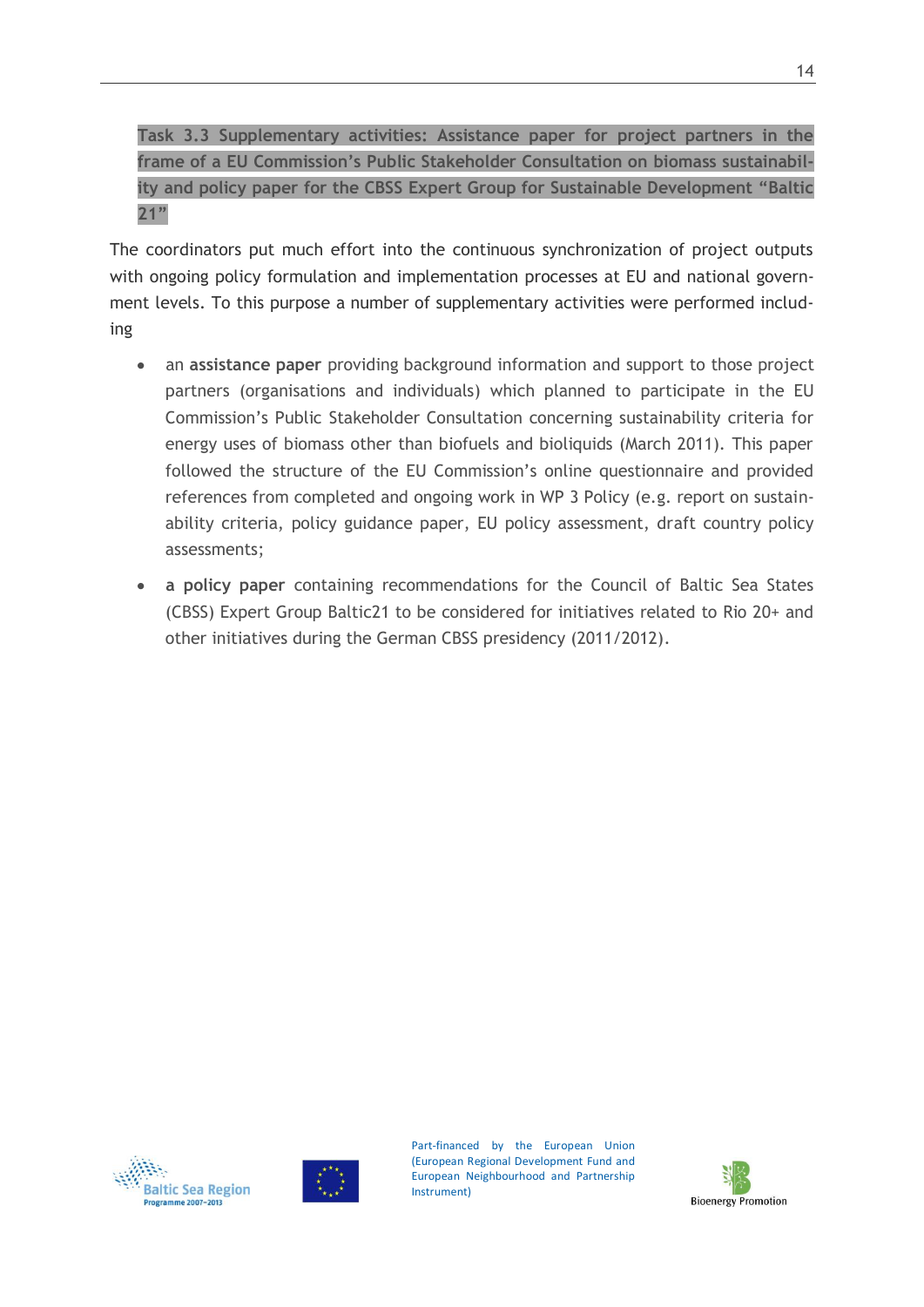#### **Task 3.4 – Sub-regional policy showcases**

Task 3.4 was led by the University of Rostock. The main activities in this task include the selection of policy showcases from eight BSR countries illustrating how sustainability principles and criteria can be integrated into regional and municipal policy frameworks. Below a map which illustrates the different showcases.



Based on the findings of the policy showcases, a policy guidance paper was commonly elaborated titled *Promoting Sustainable Bioenergy Production and Consumption on a Local Level - Good Practice Policy Showcases and Policy Lessons Learned*. It provides findings from the policy showcases on how bioenergy production and consumption can be promoted on a local level in a largely sustainable way. Special emphasis is given to the integration of sustainability criteria for bioenergy production into regional and municipal activities and recommendations for the planning and implementation of future bioenergy promotional policies and projects. In this task a joint workshop with Work Package "Regions" was held in November 2010.

#### **Supplementary activity: Wood biomass for bioenergy assessment methodology**

A specific subtask only formally linked to Task 3.4 was coordinated by the Swedish Forest Agency and aimed at investigating pathways to improve national statistics on wood energy production in Sweden, especially concerning such biomass that is harvested with the primary aims to produce energy or to clear or thin the land area for site-related reasons where the biomass removed is used for energy production. For example, such site-related purposes could be to improving growth in valuable stems (cleaning, thinning), preserving rare species, restoring landscape values, improving sight and avoiding moisture along roads or avoiding problems from storm-felled trees. Most of the bioenergy used today in Sweden





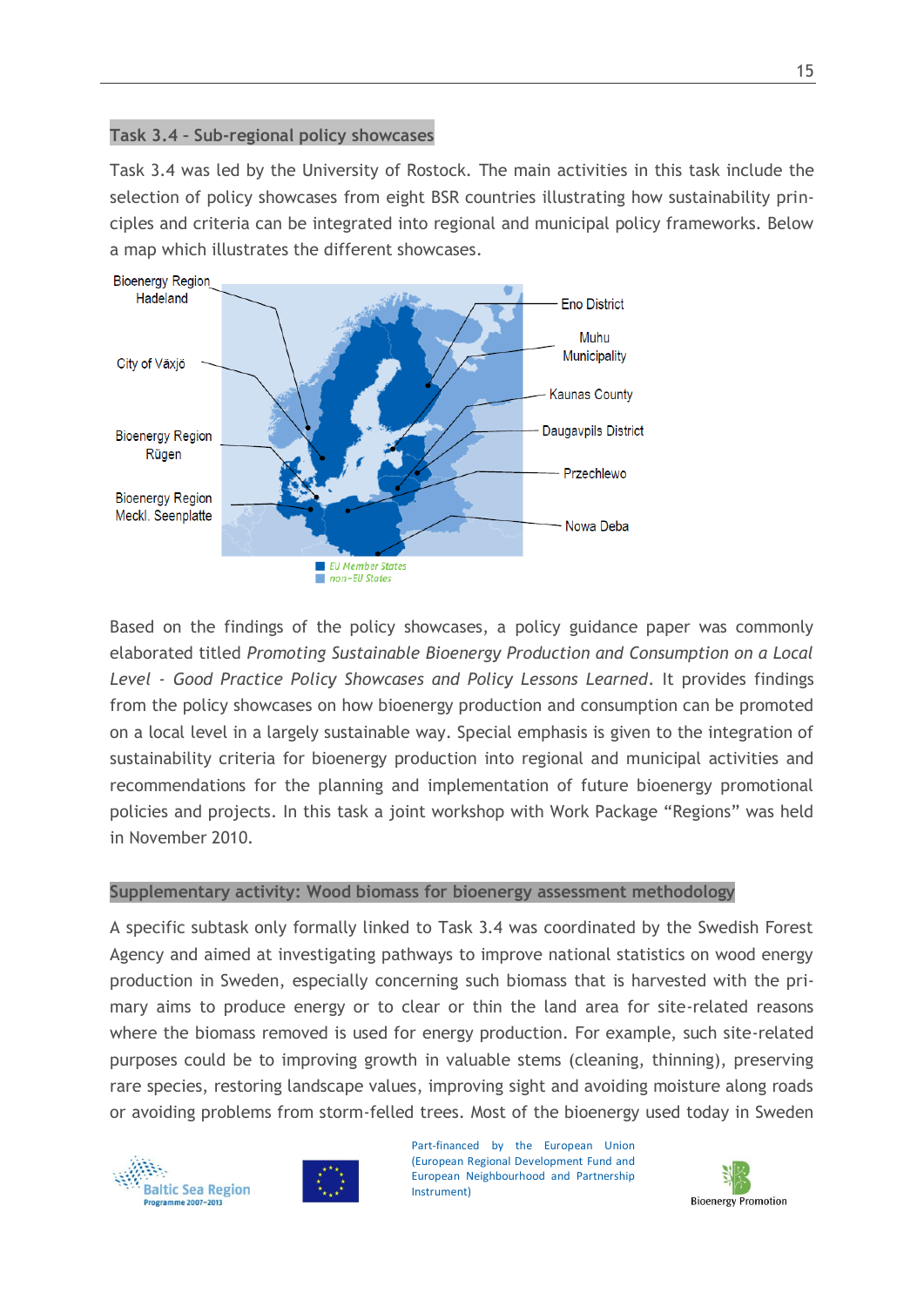is produced from residual products from stems primarily harvested for delivery to pulp mills and sawmills (bark, sawdust, low-quality wood pieces, lignin in black liquor, etc.). Also imported roundwood contributes to such residual product bioenergy.

For several years, an annual investigation has been performed in cooperation with *Svenska trädbränsleföreningen* (the Swedish wood fuel association), reaching almost all deliverers of chipped and not-yet chipped fuels extracted from Swedish forests and agriculture land. Moreover, annual enquiries are made addressing forests owners concerning, inter alia, how much energy-wood they sell. All large forest owners are questioned (companies, the company managing the state-owned forest, the church, communities, large-scale private owners, etc) as well as an estate-size-weighted sample of smaller private owners. However, according to numbers received from forest owners, the amount of biomass harvested/extracted for direct energy production is less than half of the estimation gained from the collection of data from delivering companies/entities (when double-counting because of internal selling/buying has been subtracted). There are several possible reasons for this discrepancy. Two major reasons could be that 1) forest owners forget they sold certain quantities, especially those for which they get no specific quantity information afterwards, and 2) certain quantities end up as energy although they were sold as pulpwood. The significance of those and other reasons for the discrepancy has been investigated further in the frame of Bioenergy Promotion.

Concerning annual harvest/extraction of biomass from agriculture land for energy production, statistics are currently being developed by the Swedish Board of Agriculture.

The hypothesis that significant quantities of fuels originate from other land types than forest or agriculture has also been investigated in the subtask. So far, it can be concluded that parks (separated from forest by the definition that the field vegetation is being managed) cover less than 10,000 ha in the country and its contribution can therefore not be significant. After the great storm-felling in 2005, the authority managing the railway has performed a project in which trees are being removed from (and forest land are bought) within tree length distance from the rail. The wood fuels generated here, as well as the annual potential from this and from road-side clearings shall be estimated further on. Moreover, there are questions related to import and export that need answers.

Finally, this subtask shall suggest ways to improve the present data gathering for production of wood energy statistics. Hence, it can be considered a valuable contribution to comply with the EU Commission's recommendation that Member States shall keep records of the origin of biomass used in electricity, heating and cooling installations of 1MW or above, helping to improve statistics on biomass use and monitor the effects of biomass use on the areas of origin (cf. EU Commission's Report on sustainability requirements for the use of solid and gaseous biomass sources in electricity, heating and cooling COM(2010)11).





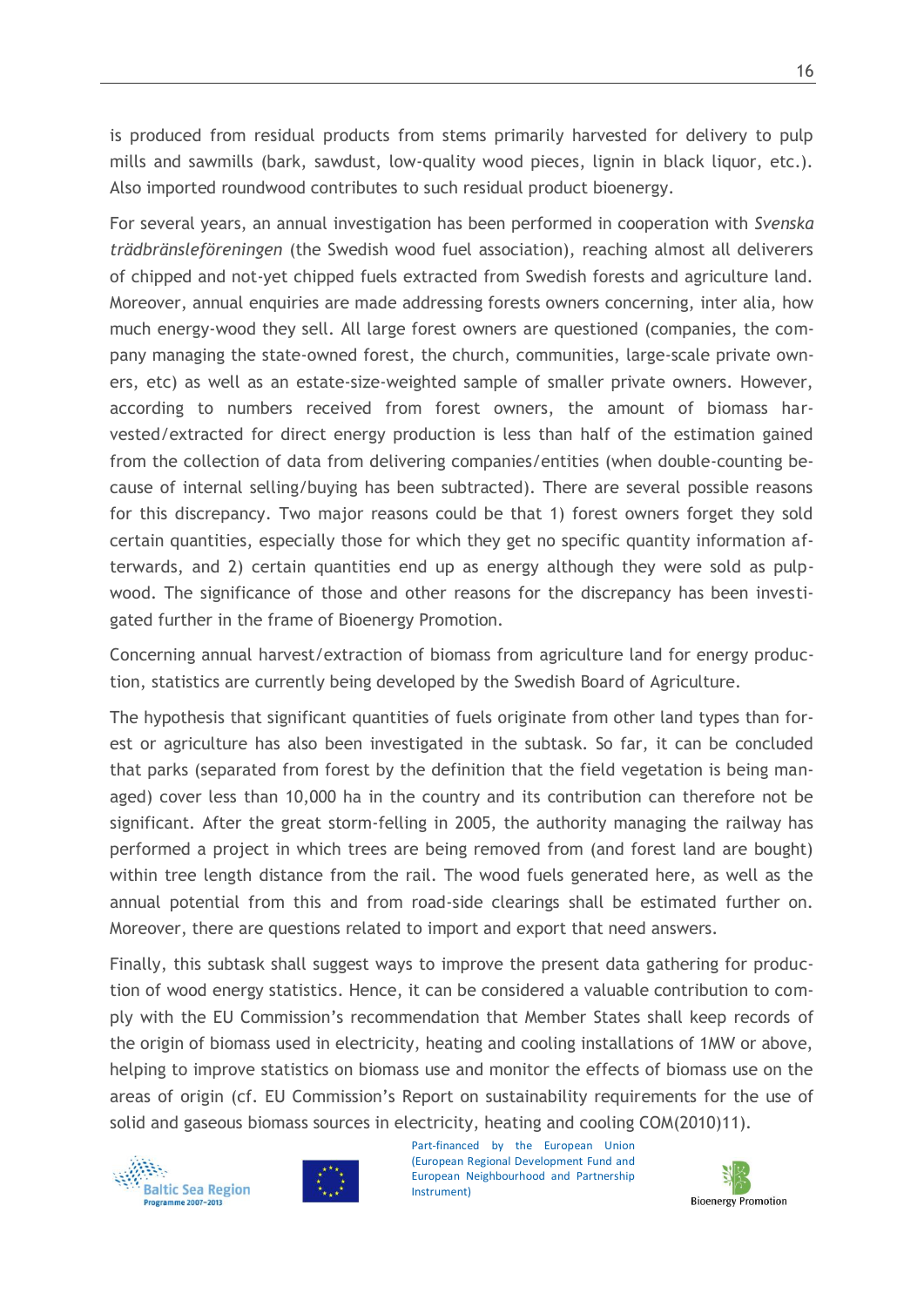# 4. Survey of project reports prepared in the frame of the Work package "Policy"

### **Task 3.1 (Sustainability criteria for the Baltic Sea Region)**

- Niemi Hjulfors, L.; Hjerpe, K. (2010): Sustainable bioenergy production. Defining principles and criteria. Published online. [http://www.bioenergypromotion.net/project/publications/task-](http://www.bioenergypromotion.net/project/publications/task-3.1.-final-report-on-sustainable-production-of-bioenergy)[3.1.-final-report-on-sustainable-production-of-bioenergy](http://www.bioenergypromotion.net/project/publications/task-3.1.-final-report-on-sustainable-production-of-bioenergy)
- Torvelainen, J. (2011): Environmental influences of small-scale use of fuel wood in Finland. Preliminary life cycle observations. Published online. [http://www.bioenergypromotion.net/project/publications/environmental-influences-of](http://www.bioenergypromotion.net/project/publications/environmental-influences-of-small-scale-use-of-fuelwood-in-finland-report)[small-scale-use-of-fuelwood-in-finland-report](http://www.bioenergypromotion.net/project/publications/environmental-influences-of-small-scale-use-of-fuelwood-in-finland-report)

#### **Task 3.2 (Sustainability certification)**

- Martikainen, A. (2011): Sustainable bioenergy production: Identification and description of sustainability initiatives and certification systems in the BSR. Published online. [http://www.bioenergypromotion.net/extranet-1/publications/sustainable-bioenergy](http://www.bioenergypromotion.net/extranet-1/publications/sustainable-bioenergy-production-identification-and-description-of-sustainability-initiatives-and-certification-systems-in-the-bsr)[production-identification-and-description-of-sustainability-initiatives-and-certification](http://www.bioenergypromotion.net/extranet-1/publications/sustainable-bioenergy-production-identification-and-description-of-sustainability-initiatives-and-certification-systems-in-the-bsr)[systems-in-the-bsr](http://www.bioenergypromotion.net/extranet-1/publications/sustainable-bioenergy-production-identification-and-description-of-sustainability-initiatives-and-certification-systems-in-the-bsr)
- Martikainen, A. (2011): Sustainable bioenergy production: Comparative analysis of sustainability initiatives and certification systems. Published online. [http://www.bioenergypromotion.net/extranet-1/publications/sustainable-bioenergy](http://www.bioenergypromotion.net/extranet-1/publications/sustainable-bioenergy-production-comparative-analysis-of-sustainability-initiatives-and-certification-systems)[production-comparative-analysis-of-sustainability-initiatives-and-certification-systems](http://www.bioenergypromotion.net/extranet-1/publications/sustainable-bioenergy-production-comparative-analysis-of-sustainability-initiatives-and-certification-systems)
- Martikainen, A. (2012): Policy recommendations from *Bioenergy Promotion* Task 3.2. To be published online<http://www.bioenergypromotion.net/project/publications>

#### **Task 3.3 (Policy assessment and strategy development)**

- Bui, A. (2012): Country policy assessment report on bioenergy: Belarus. To be published online <http://www.bioenergypromotion.net/project/publications>
- Clarke, N. et al. (2011): Country policy assessment report on bioenergy: Norway. Published online. [http://www.bioenergypromotion.net/extranet-1/publications/country-policy-assessment](http://www.bioenergypromotion.net/extranet-1/publications/country-policy-assessment-report-on-bioenergy-from-norway)[report-on-bioenergy-from-norway](http://www.bioenergypromotion.net/extranet-1/publications/country-policy-assessment-report-on-bioenergy-from-norway)
- Eriksson, H. et al (2011): Country policy assessment report on bioenergy: Sweden. Published online. [http://www.bioenergypromotion.net/project/publications/country-policy-assessment](http://www.bioenergypromotion.net/project/publications/country-policy-assessment-report-from-sweden)[report-from-sweden](http://www.bioenergypromotion.net/project/publications/country-policy-assessment-report-from-sweden)





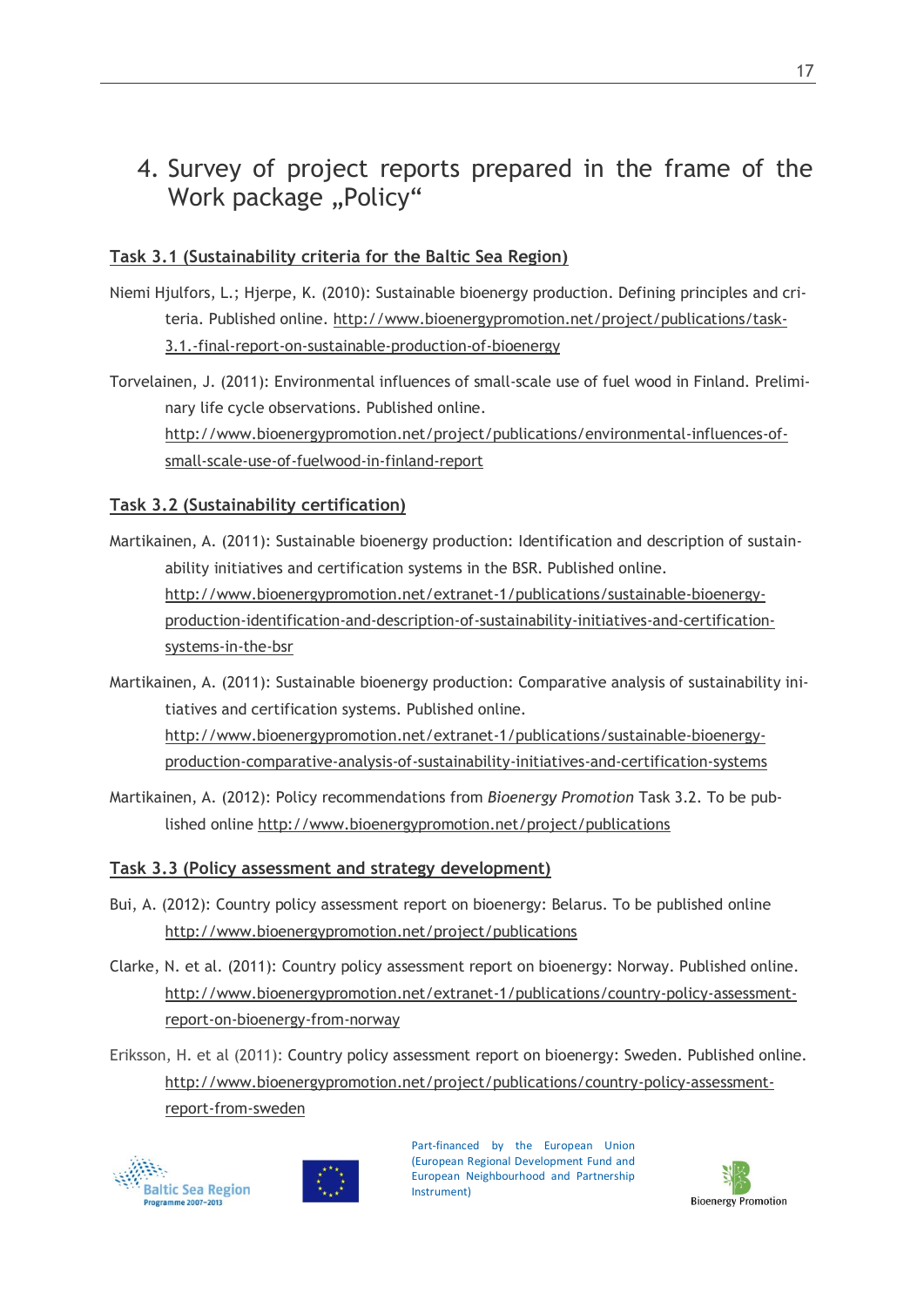- Krug, M. (2011): EU policy assessment Part 1. Summary of key EU legislation relevant for bioenergy. Published online. [http://www.bioenergypromotion.net/project/publications/eu-policy](http://www.bioenergypromotion.net/project/publications/eu-policy-assessment-part-1)[assessment-part-1](http://www.bioenergypromotion.net/project/publications/eu-policy-assessment-part-1)
- Krug, M. (2011): EU policy assessment Part 2. Overview and assessment of the Renewable Energy Directive 2009/28/EC with regard to its sustainability requirements for biofuels, bioliquids and other energy uses of biomass. Published online. <http://www.bioenergypromotion.net/project/publications/eu-policy-assessment-part-2>
- Krug, M. (2011): Policy guidance paper Promoting sustainable bioenergy production and consumption in the frame of the National Renewable Energy Action Plans and beyond. Published online.<http://www.bioenergypromotion.net/project/publications/policy-guidance-paper>
- Krug, M. (2011): Annex to the Policy guidance paper Promoting sustainable bioenergy production and consumption in the frame of the National Renewable Energy Action Plans and beyond. Published online. [http://www.bioenergypromotion.net/project/publications/annex-to-the](http://www.bioenergypromotion.net/project/publications/annex-to-the-policy-guidance-paper)[policy-guidance-paper](http://www.bioenergypromotion.net/project/publications/annex-to-the-policy-guidance-paper)
- Krug, M., Martikainen, A. (2012): Country policy assessment report on bioenergy: Germany. To be published online<http://www.bioenergypromotion.net/project/publications>
- Krug, M. (2012): Synthesis report based on the *Bioenergy Promotion* country policy assessments. To be published online<http://www.bioenergypromotion.net/project/publications>
- Krug, M. et al. (2012): Policy guidelines Implementing bioenergy targets and strategies for increased sustainability −Conclusions and recommendations from *Bioenergy Promotion.* To be published online<http://www.bioenergypromotion.net/project/publications>
- Neimane, I. et al. (2012): Country policy assessment report on bioenergy: Latvia. Published online in March 2012.<http://www.bioenergypromotion.net/project/publications>
- Pedišius, N. et al. (2011): Country policy assessment report on bioenergy: Lithuania. Published online. [http://www.bioenergypromotion.net/project/publications/country-policy](http://www.bioenergypromotion.net/project/publications/country-policy-assessment-report-from-lithuania)[assessment-report-from-lithuania](http://www.bioenergypromotion.net/project/publications/country-policy-assessment-report-from-lithuania)
- Roos, I., Soosaar, S. (2011): Country policy assessment report on bioenergy: Estonia. Published online. [http://www.bioenergypromotion.net/extranet-1/overview/estonian-country-policy](http://www.bioenergypromotion.net/extranet-1/overview/estonian-country-policy-assessment-report)[assessment-report](http://www.bioenergypromotion.net/extranet-1/overview/estonian-country-policy-assessment-report)
- Weckroth, T. et al (2011): Country policy assessment report on bioenergy: Finland. Published online[.http://www.bioenergypromotion.net/project/publications/country-policy](http://www.bioenergypromotion.net/project/publications/country-policy-assessment-report-from-finland)[assessment-report-from-finland](http://www.bioenergypromotion.net/project/publications/country-policy-assessment-report-from-finland)